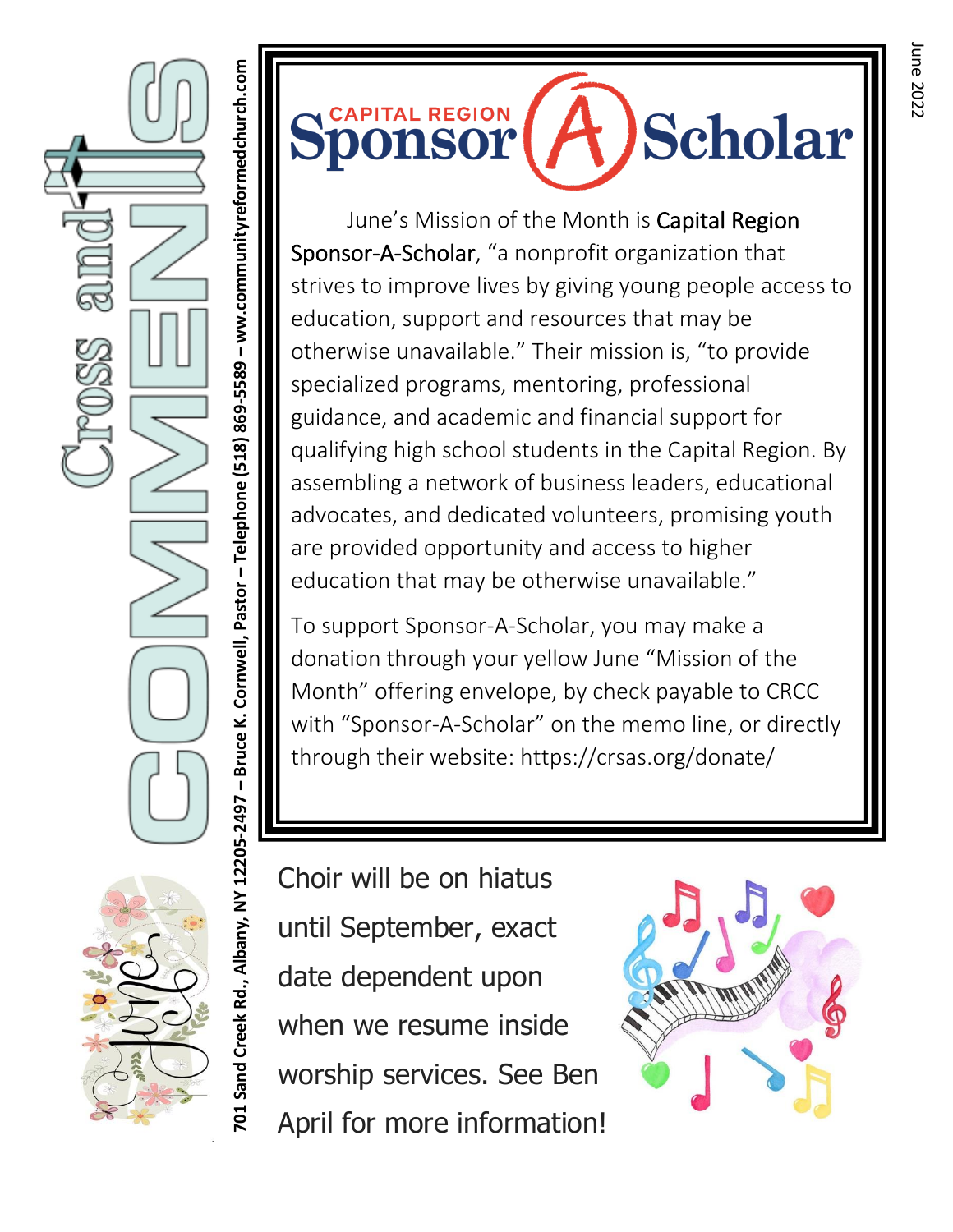# Summer Worship 9 AM

Every week, approximately two thirds of our congregation are attending worship on Zoom, Facebook, or YouTube. That is amazing! If you are sitting in your car wondering where everyone is, they are right there participating with you!

During the summer months, outdoor services are welcomed by many in our church family. However, the weather needs to be cooperative to have this happen. Inclement or questionable weather effecting the camera and sound will prevent the filming of the service. If this occurs, the worship leaders will conduct worship on Zoom only without in-person worshippers.

If the outdoor worship is changed to Zoom only, email notifications will be sent and our webpage will be updated by 8 AM. If you do not have access to either of these, calling the church office is an option. Let the sun shine!



### **Summer Worship Weather Guidelines**

*Outdoor Worship will not be conducted if:*

~ Outdoor temperature is under 55 degrees

~ Heat Advisory issued by the National Weather Service

 $\sim$  Precipitation or the threat of precipitation

~ Wind interference with the sound system or camera system

~ Other weather-related conditions or impending weather changes that would interfere with conducting a full worshipful service.

The decision for worship to move indoors or to be ONLY available on Zoom will be made by the participating worship leadership one hour prior to the service. Please check our website for updated information.